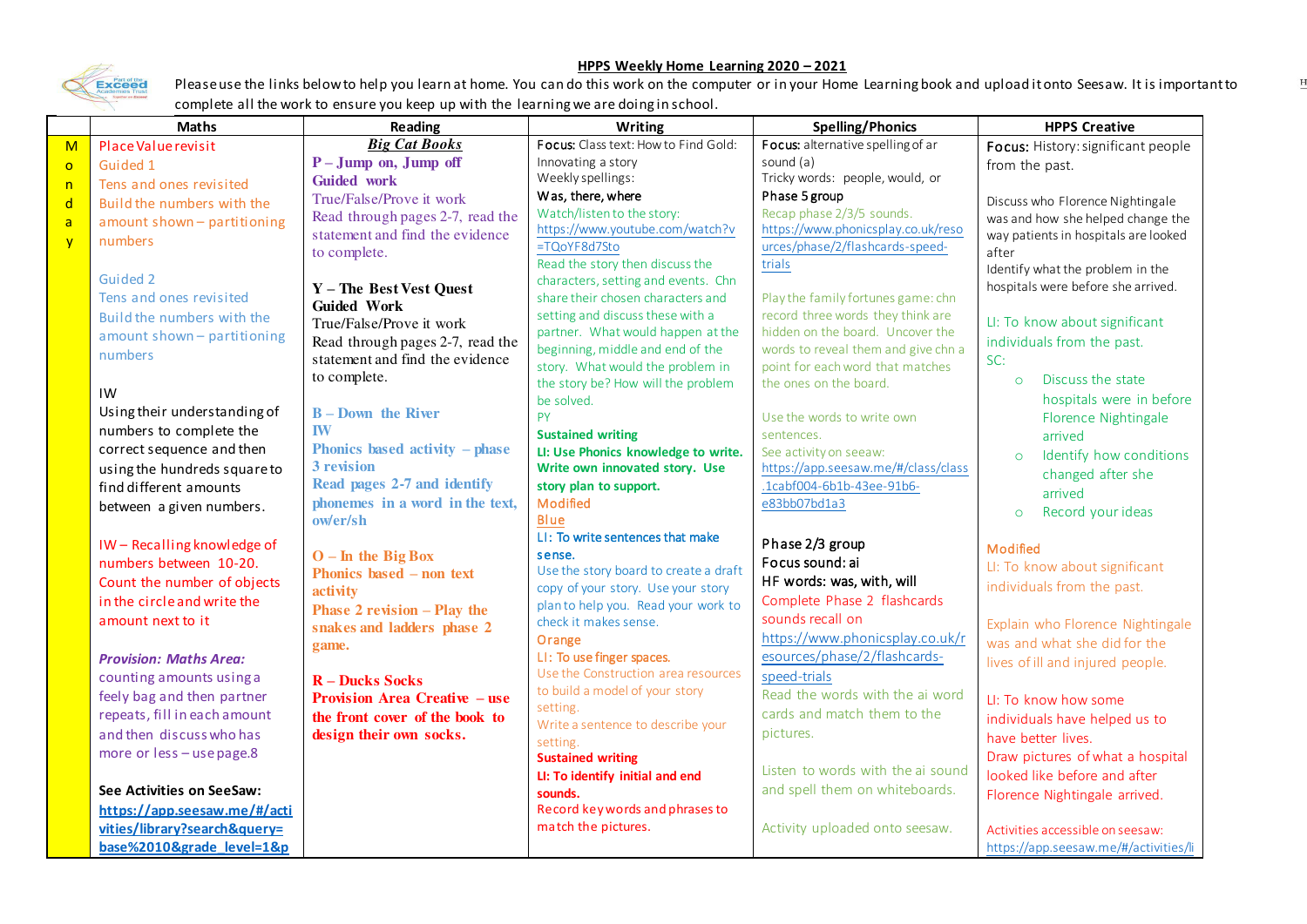|                                    | romptId=prompt.0097cfc1-<br>d7e4-4f32-9674-<br>34700f275467                                                                                                                                                                                                                                                                                                                                                                                                                                                                                                                                                                                                                                  |                                                                                                                                                                                                                                                                                                                                                                                                                                                                                                                                                                                                                                                                                                                                                                                                                                               |                                                                                                                                                                                                                                                                                                                                                                                                                                                                                                                                                                                                                                                                                                                                                                                                                                                                                                                                                                       | Provision<br>Phase 5: Read sentences with<br>the phase 5 sounds and match<br>them to the pictures.<br>Phase 3: Play the buried treasure<br>game.                                                                                                                                                                                                                                                                                                                                                                                                                                                                                                                                                                                                                                                                           | brary?my_library<br><b>Provision</b><br>Hot seating: think of questions<br>you would like to ask Florence<br>Nightingale.<br>Draw /paint a picture of<br>Florence Nightingale<br>Research fact about her<br>Create a fact file about her                                                                                                                                                                                                                                                                                                                                                                                                                                                                                                                                        |
|------------------------------------|----------------------------------------------------------------------------------------------------------------------------------------------------------------------------------------------------------------------------------------------------------------------------------------------------------------------------------------------------------------------------------------------------------------------------------------------------------------------------------------------------------------------------------------------------------------------------------------------------------------------------------------------------------------------------------------------|-----------------------------------------------------------------------------------------------------------------------------------------------------------------------------------------------------------------------------------------------------------------------------------------------------------------------------------------------------------------------------------------------------------------------------------------------------------------------------------------------------------------------------------------------------------------------------------------------------------------------------------------------------------------------------------------------------------------------------------------------------------------------------------------------------------------------------------------------|-----------------------------------------------------------------------------------------------------------------------------------------------------------------------------------------------------------------------------------------------------------------------------------------------------------------------------------------------------------------------------------------------------------------------------------------------------------------------------------------------------------------------------------------------------------------------------------------------------------------------------------------------------------------------------------------------------------------------------------------------------------------------------------------------------------------------------------------------------------------------------------------------------------------------------------------------------------------------|----------------------------------------------------------------------------------------------------------------------------------------------------------------------------------------------------------------------------------------------------------------------------------------------------------------------------------------------------------------------------------------------------------------------------------------------------------------------------------------------------------------------------------------------------------------------------------------------------------------------------------------------------------------------------------------------------------------------------------------------------------------------------------------------------------------------------|---------------------------------------------------------------------------------------------------------------------------------------------------------------------------------------------------------------------------------------------------------------------------------------------------------------------------------------------------------------------------------------------------------------------------------------------------------------------------------------------------------------------------------------------------------------------------------------------------------------------------------------------------------------------------------------------------------------------------------------------------------------------------------|
| <b>u</b><br>e<br>-S<br>d<br>a<br>y | Place Value revisit<br>Guided 1<br>Using objects to continue<br>finding the next number $-$<br>developing understanding of<br>numbers between 10-20.<br>Guided 2<br>Tens and ones revisited<br>Build the numbers with the<br>amount shown - partitioning<br>numbers<br>IW<br>Using their understanding of<br>numbers to complete the<br>correct sequence and then<br>using the hundreds square to<br>find different amounts<br>between a given numbers.<br>IW-Recalling knowledge of<br>numbers between 10-20.<br>Count the number of objects<br>in the circle and write the<br>amount next to it<br><b>Provision: Maths Area:</b><br>counting amounts using a<br>feely bag and then partner | <b>Big Cat Books</b><br>P-Jump on, Jump off<br><b>IW</b><br>Roll on the wall $-$ Read pages 6-<br>7 and identify how the characters<br>are feeling and what they are<br>doing.<br>Y - The Best Vest Quest<br>Roll on the wall $-$ Read pages 6-<br>7 and identify how the characters<br>are feeling and what they are<br>doing.<br><b>B</b> – Down the River<br><b>Guided Work</b><br>Read pages 4-8 and read the<br>questions on the golden tickets,<br>then find the information from<br>the text and record your answers.<br>$O - In$ the Big Box<br><b>Guided Work</b><br><b>Read pages 2 – 6 and read the</b><br>questions on the golden tickets,<br>then find the information from<br>the text and record your answers.<br><b>R</b> – Ducks Socks<br><b>Phonics</b><br>Phase $2$ – use CVC words to<br>blend and read, then write these | Focus: Class text: How to Find Gold:<br>Innovating a story<br>Weekly spellings:<br>Was, there, where<br>Read the story then discuss the<br>characters, setting and events. Chn<br>share their chosen characters and<br>setting and discuss these with a<br>partner. What would happen at the<br>beginning, middle and end of the<br>story. What would the problem in<br>the story be? How will the problem<br>be solved.<br>LI: Use Phonics knowledge to write.<br>Discuss the main character from<br>your story. Describe the character<br>and explain what they did in the<br>story.<br>Modified<br><b>Sustained writing</b><br>LI: To use capital letters.<br>Use the story board to create a draft<br>copy of your story. Use your story<br>plan to help you. Read your work to<br>check it makes sense.<br><b>Sustained writing</b><br>LI: To identify initial and end<br>sounds.<br>Record key words and phrases to<br>match the pictures.<br><b>Provision:</b> | Focus: alternative spelling of ar<br>sound (al)<br>Tricky words: people, would, or<br>Phase 5 group<br>Recap phase 2/3/5 sounds.<br>https://www.phonicsplay.co.uk/reso<br>urces/phase/2/flashcards-speed-<br>trials<br>Play sound sort.<br>Read the ar words and alternative<br>spelling (al) words. Sort the words<br>into columns under the ar/al sounds.<br>Use the words to write own<br>sentences.<br>See activity on seeaw:<br>https://app.seesaw.me/#/class/class<br>.1cabf004-6b1b-43ee-91b6-<br>e83bb07bd1a3<br>Phase 2/3 group<br>Focus sound: ee<br>HF words: was, with, will<br>Complete Phase 2 flashcards<br>sounds recall on<br>https://www.phonicsplay.co.uk/r<br>esources/phase/2/flashcards-<br>speed-trials<br>Read the words with the ai and<br>ee sounds and match them<br>correctly to the pictures. | Focus: History: significant people<br>from the past.<br>LI: To know about significant<br>individuals from the past.<br>Read the information about<br>Florence Nightingale and discuss<br>what you know. Complete a fact<br>file to show your understanding<br>of what Florence Nightingale is<br>well known for.<br>LI: To know about significant<br>individuals from the past.<br>SC:<br>Discuss the state<br>$\circ$<br>hospitals were in before<br>Florence Nightingale<br>arrived<br>Identify how conditions<br>$\circ$<br>changed after she<br>arrived<br>Record your ideas<br>$\circ$<br>LI: To know how some<br>individuals have helped us to<br>have better lives.<br>Sort the pictures to show the<br>conditions of hospitals before<br>and after Florence Nightingale |
|                                    | repeats, fill in each amount                                                                                                                                                                                                                                                                                                                                                                                                                                                                                                                                                                                                                                                                 | on their whiteboards – attempt to                                                                                                                                                                                                                                                                                                                                                                                                                                                                                                                                                                                                                                                                                                                                                                                                             | Write a character description for<br>a character from our class text.                                                                                                                                                                                                                                                                                                                                                                                                                                                                                                                                                                                                                                                                                                                                                                                                                                                                                                 | Activity uploaded onto seesaw.                                                                                                                                                                                                                                                                                                                                                                                                                                                                                                                                                                                                                                                                                                                                                                                             | arrived.                                                                                                                                                                                                                                                                                                                                                                                                                                                                                                                                                                                                                                                                                                                                                                        |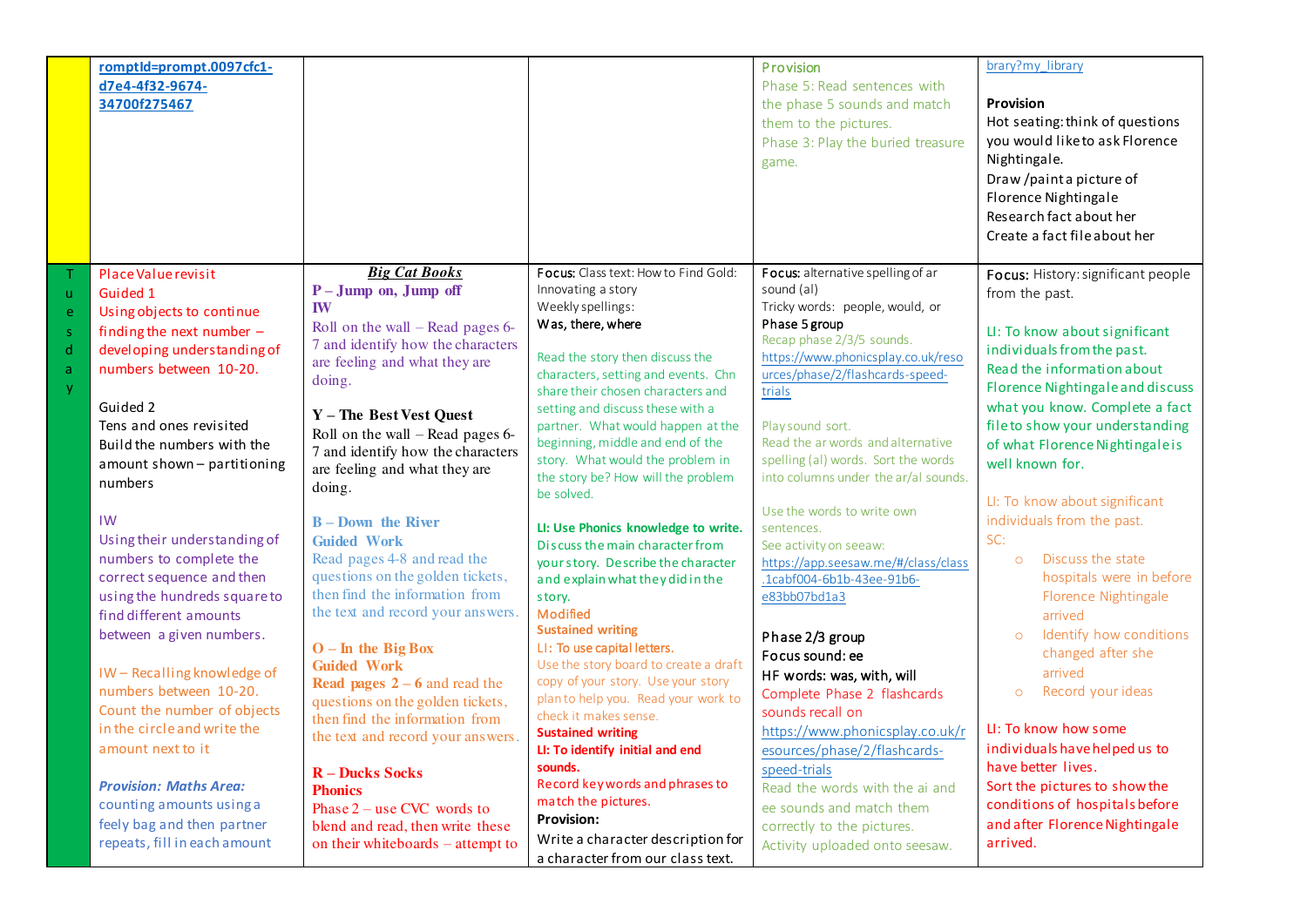|                                       | and then discuss who has<br>more or less - use page.8<br>See Activities on SeeSaw:<br>https://app.seesaw.me/#/acti<br>vities/library?search&query=<br>base%2010&grade level=1&p<br>romptId=prompt.337a50e3-<br>8e15-4f65-9b22-<br>31a690b0a982                                                                                                                                                                                                                  | use in sentences.                                                                                                                                                                                                                                                                                                                                                                                                                                                                                                                                                                           | Write an innovated version of<br>our class text.<br>Hot seating a character from the<br>story.                                                                                                                                                                                                                                                                                                                                                                                                                                                                                                                          | Provision<br>Phase 5: Read sentences with<br>the phase 5 sounds and match<br>them to the pictures.<br>Phase 3: Play the buried treasure<br>game.                                                                                                                                                                                                                                                                                                                                                                                                                             |                                                                                                                                                                                                                                                                                                                                                                                                                                                                                                                                                                                 |
|---------------------------------------|-----------------------------------------------------------------------------------------------------------------------------------------------------------------------------------------------------------------------------------------------------------------------------------------------------------------------------------------------------------------------------------------------------------------------------------------------------------------|---------------------------------------------------------------------------------------------------------------------------------------------------------------------------------------------------------------------------------------------------------------------------------------------------------------------------------------------------------------------------------------------------------------------------------------------------------------------------------------------------------------------------------------------------------------------------------------------|-------------------------------------------------------------------------------------------------------------------------------------------------------------------------------------------------------------------------------------------------------------------------------------------------------------------------------------------------------------------------------------------------------------------------------------------------------------------------------------------------------------------------------------------------------------------------------------------------------------------------|------------------------------------------------------------------------------------------------------------------------------------------------------------------------------------------------------------------------------------------------------------------------------------------------------------------------------------------------------------------------------------------------------------------------------------------------------------------------------------------------------------------------------------------------------------------------------|---------------------------------------------------------------------------------------------------------------------------------------------------------------------------------------------------------------------------------------------------------------------------------------------------------------------------------------------------------------------------------------------------------------------------------------------------------------------------------------------------------------------------------------------------------------------------------|
| W<br>e<br>d<br>n<br>ė<br>Š.<br>d<br>ă | Place Value revisit<br>Guided 1<br>Tens and ones revisited<br>Build the numbers with the<br>amount shown - partitioning<br>numbers<br>Guided 2<br>Tens and ones revisited<br>Build the numbers with the<br>amount shown - partitioning<br>numbers<br>IW<br>Using their understanding of<br>numbers to complete the<br>correct sequence and then<br>using the hundreds square to<br>find different amounts<br>between a given numbers.<br>Water Area - Recalling | <b>Big Cat Books</b><br>P-Jump on, Jump off<br><b>Phonics</b><br>Use the phase 5 sentences to read<br>and then answer the questions.<br>Y - The Best Vest Quest<br><b>Phonics</b><br>Use the phase 4 sentences to read<br>and then answer the questions.<br><b>B</b> – Down the River<br>$SPaG - Guided$ by the TA<br>Read the sentences from the text<br>and then use the chopped<br>sentences to build the sentence.<br>$O - In$ the Big Box<br><b>Phonics – Use their knowledge</b><br>of phase 3 phonics to read the<br>simple captions and then<br>match this to the correct<br>image. | Focus: sentence structure<br>LI: To use the suffixes er and est.<br>Write sentences to compare the<br>animals below using words with the<br>suffixes er and est.<br>Modified<br>LI: To write simple sentences.<br>Use the key words under each<br>picture to write a sentence. Use a<br>capital letter at the beginning of the<br>sentence and a full stop at the end.<br>Read your work to check it makes<br>sense.<br>LI: To identify initial and end<br>sounds.<br>Look at the pictures and discuss<br>what you can see. Sound out and<br>read the simple sentence starters<br>and write a word to complete<br>them. | Focus: alternative spelling of 'ur'<br>sound (or)<br>Tricky words: people, would, or<br>Phase 5 group<br>Recap phase 2/3/5 sounds.<br>https://www.phonicsplay.co.uk/reso<br>urces/phase/2/flashcards-speed-<br>trials<br>Read the words with the alternative<br>ur sound and match them to the<br>pictures.<br>Use the words to write own<br>sentences.<br>See activity on seeaw:<br>https://app.seesaw.me/#/class/class<br>.1cabf004-6b1b-43ee-91b6-<br>e83bb07bd1a3<br>Phase 2/3 group<br>Focus sound: long oo<br>HF words: was, with, will<br>Complete Phase 2 flashcards | Focus: History: significant people<br>from the past.<br>Role-Play area: Hot seating<br>Discuss what you know about<br>the life of Florence Nightingale<br>and think of questions you<br>would like to ask her.<br>LI: To know about significant<br>individuals from the past.<br>Read the information about<br>Florence Nightingale and discuss<br>what you know. Complete a fact<br>file to show your understanding<br>of what Florence Nightingaleis<br>well known for.<br>LI: To know about significant<br>individuals from the past.<br>SC:<br>Discuss the state<br>$\circ$ |
|                                       | knowledge of numbers<br>between 10-20. Counting the<br>number of objects and placing<br>them into the correctly<br>labelled pot-label pots with<br>numbers between 10-20<br><b>Provision: Maths Area:</b><br>counting amounts using a                                                                                                                                                                                                                           | <b>R</b> – Ducks Socks<br><b>Guided work</b><br>Read pages $2-5$<br>$\circ$<br>Discuss what is happening<br>$\circ$<br>Know that Hip is yellow<br>$\circ$<br>Know that Hop is blue<br>$\circ$<br>Identify the different socks<br>$\circ$<br>they are wearing                                                                                                                                                                                                                                                                                                                                | <b>Provision:</b><br>Write an innovated version of<br>our class text.<br>Hot seating a character from the<br>story.<br>Read the high frequency words,<br>make them using magnetic<br>letters and use them in a                                                                                                                                                                                                                                                                                                                                                                                                          | sounds recall on<br>https://www.phonicsplay.co.uk/r<br>esources/phase/2/flashcards-<br>speed-trials<br>Read the words with the oo<br>sound. Sort the real and<br>nonsense words.<br>Activity uploaded onto seesaw.<br>Provision                                                                                                                                                                                                                                                                                                                                              | hospitals were in<br>before Florence<br>Nightingalearrived<br>Identify how conditions<br>changed after she<br>arrived<br>Share your ideas<br>$\circ$<br>Adult to scribe ideas                                                                                                                                                                                                                                                                                                                                                                                                   |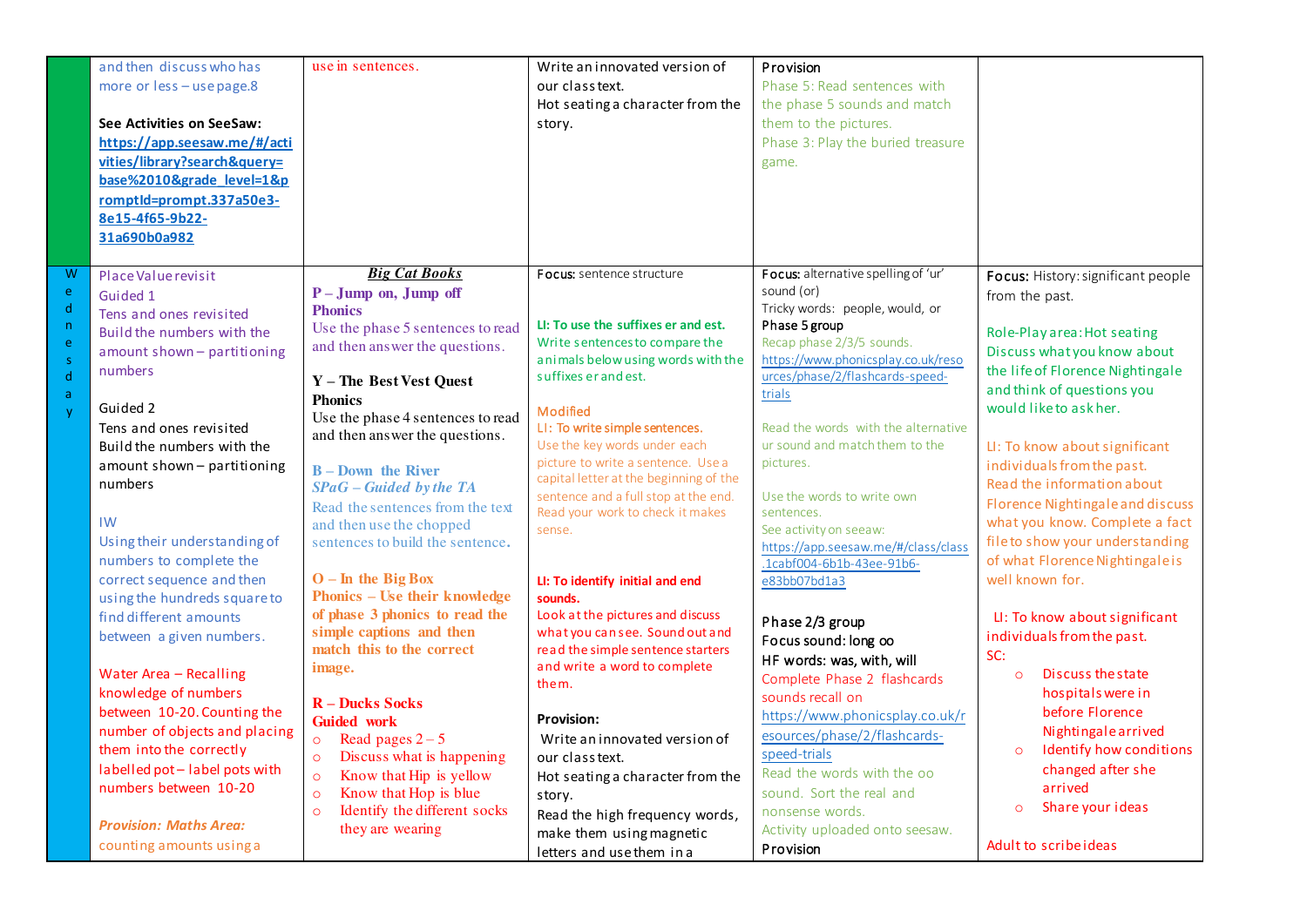|                                         | feely bag and then partner<br>repeats, fill in each amount<br>and then discuss who has<br>more or less - use page.8<br>See Activities on SeeSaw:<br>https://app.seesaw.me/#/acti<br>vities/library?search&query=b<br>ase%2010&grade level=1&pro<br>mptld=prompt.047fad1f-9d10-<br>48f4-959c-5373f577b044                                                                                                                                                             |                                                                                                                                                                                                                                                                                                                                                                                                                                                        | sentence.                                                                                                                                                                                                                                                                                                                                                                                                                                                                                    | Phase 5: Phase 5 words buried<br>treasure game.<br>Phase 3: Play the buried treasure<br>game.                                                                                                                                                                                                                                                                                                                                                                                                                                                              |             |
|-----------------------------------------|----------------------------------------------------------------------------------------------------------------------------------------------------------------------------------------------------------------------------------------------------------------------------------------------------------------------------------------------------------------------------------------------------------------------------------------------------------------------|--------------------------------------------------------------------------------------------------------------------------------------------------------------------------------------------------------------------------------------------------------------------------------------------------------------------------------------------------------------------------------------------------------------------------------------------------------|----------------------------------------------------------------------------------------------------------------------------------------------------------------------------------------------------------------------------------------------------------------------------------------------------------------------------------------------------------------------------------------------------------------------------------------------------------------------------------------------|------------------------------------------------------------------------------------------------------------------------------------------------------------------------------------------------------------------------------------------------------------------------------------------------------------------------------------------------------------------------------------------------------------------------------------------------------------------------------------------------------------------------------------------------------------|-------------|
| T.<br>h<br>ū.<br>r<br>s<br>d<br>a<br>ÿ. | <b>Word Problems</b><br>IW<br>Investigating using numbers:<br>Count in 5's to identify if you<br>will reach 100, record counting<br>in fives in their workbooks.<br>Guided 1<br>Tens and ones revisited<br>Building reasoning and fluency<br>by counting the number of<br>tens and ones and then<br>recoring their amounts in<br>sentences.<br>Guided 2 - varied fluency<br>Matching amounts to their<br>representations and using a 20<br>frame to build the number | <b>Big Cat Books</b><br>$P - Jump$ on, Jump off<br>$SPaG - IW$<br>Read the sentence and use the<br>book to help you correct the<br>spelling mistakes. Write the<br>correct spellings on top of the<br>word<br>Y - The Best Vest Quest<br>SPaG - Guided Work<br>Read the sentence and use the<br>book to help you correct the<br>spelling mistakes. Write the<br>correct spellings on top of the<br>word<br><b>B</b> – Down the River<br><b>Phonics</b> | Focus: Tricky words<br>Independent<br>Tricky words dominoes<br>Read the phase 5 tricky words and<br>work with a partner to match<br>dominoes. Match all the words to<br>complete the activity<br>Modified<br>Writing area - Read the words and<br>use the magnetic letters to make<br>them. Spell the word correctly on<br>the line, and use the words to write<br>your own sentences.<br>Carpet area - independent<br>Make the Phase 2 tricky word using<br>playdough and magnetic letters. | Focus: alternative spelling of ur<br>sound (ear)<br>Tricky words: people, would, or<br>Phase 5 group<br>Recap phase 2/3/5 sounds.<br>https://www.phonicsplay.co.uk/reso<br>urces/phase/2/flashcards-speed-<br>trials<br>Read the words with the alternative<br>ur spelling. Play the 'cross the<br>golden bridge' game.<br>Use the words to write own<br>sentences.<br>See activity on seeaw:<br>https://app.seesaw.me/#/class/class<br>.1cabf004-6b1b-43ee-91b6-<br>e83bb07bd1a3<br>Phase 2/3 group<br>Focus sound: short oo<br>HF words: was, with, will | PPA-RE/PSHE |
|                                         | shown.<br>Maths Area - Use the bead<br>strings to count the different<br>amounts shown on the flash<br>cards - flash cards from 1-20.<br><b>Provision: Maths Area: Use</b><br>the hats to help you count the<br>different colours and then<br>build the part/whole model.                                                                                                                                                                                            | Use the phase 4 sentences to read<br>and then answer the questions.<br>$O$ – In the Big Box<br><b>Provision</b><br>Use the creative area to make an<br>aeroplane and use labels/captions<br>to describe their model.<br><b>R</b> – Ducks Socks<br><b>IW</b><br>Reading and writing phase 2                                                                                                                                                             | Trace, then write the word.<br>Activities accessible on seesaw:<br>https://app.seesaw.me/#/activities/li<br>brary?my_library<br><b>Provision:</b><br>Read the high frequency words,<br>make them using magnetic<br>letters and use them in a<br>sentence.<br>Retell the class text working                                                                                                                                                                                                   | Complete Phase 2 flashcards<br>sounds recall on<br>https://www.phonicsplay.co.uk/r<br>esources/phase/2/flashcards-<br>speed-trials<br>Read the words with the long oo.<br>Sort the short and long oo<br>words.<br>Spell some long oo words<br>independently.<br>Activity uploaded onto seesaw.                                                                                                                                                                                                                                                             |             |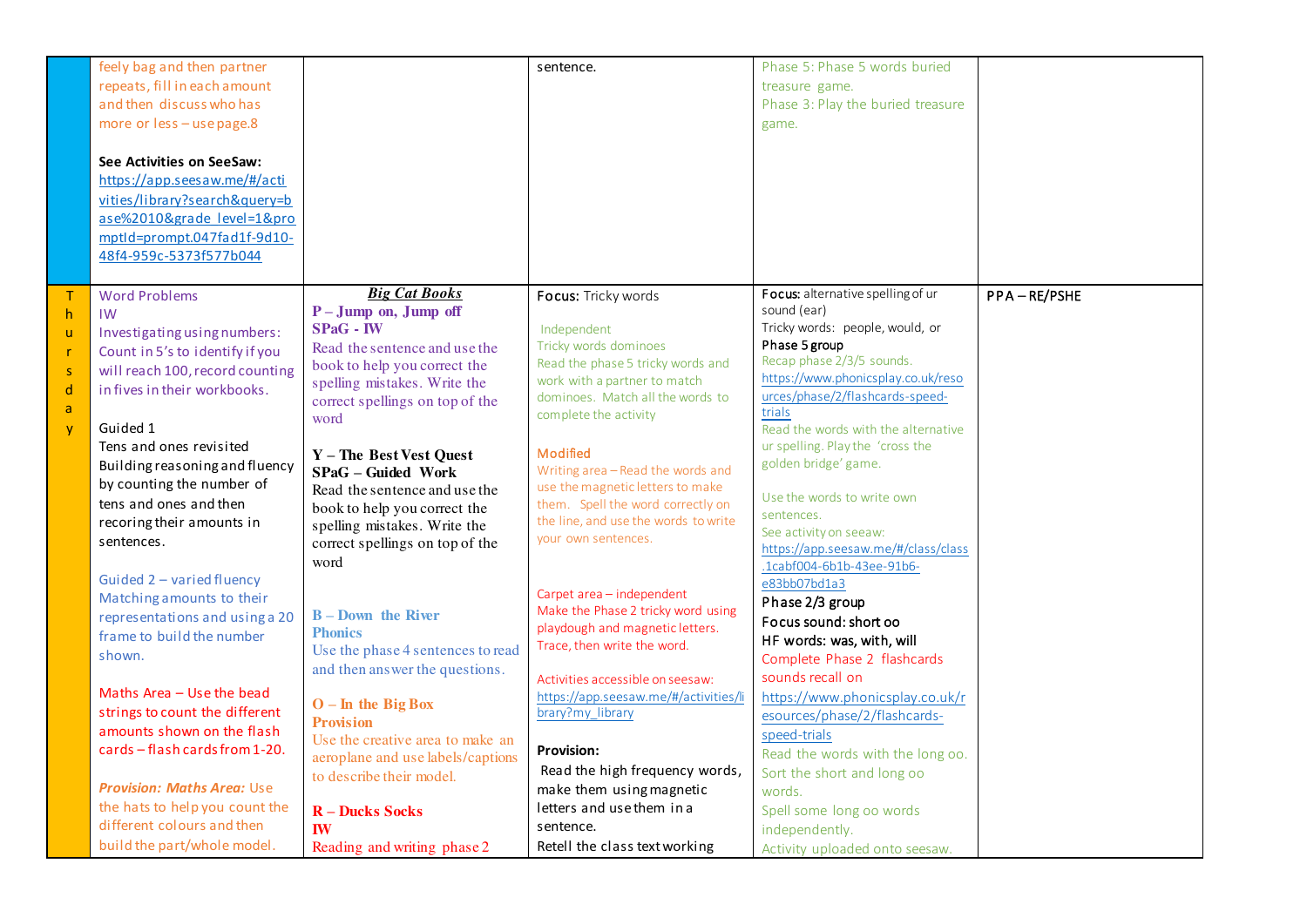|             |                                   | words $-$ making simple CVC                                | with a partner or small groups.                                    | Provision                                                                   |     |
|-------------|-----------------------------------|------------------------------------------------------------|--------------------------------------------------------------------|-----------------------------------------------------------------------------|-----|
|             | See Activities on SeeSaw:         | words                                                      | Use the laminated pictures and                                     | Phase 5: sound sort: alternative                                            |     |
|             | https://app.seesaw.me/#/acti      |                                                            | props to help.                                                     | spelling ur                                                                 |     |
|             | vities/library?search&query=      |                                                            |                                                                    | Phase 3: sound sort: short/long                                             |     |
|             | base%2010&grade level=1&p         |                                                            |                                                                    | OO.                                                                         |     |
|             | romptId=prompt.132ec63d-          |                                                            |                                                                    |                                                                             |     |
|             | 9e69-48d3-8c50-                   |                                                            |                                                                    |                                                                             |     |
|             | 483bb6e0d14f                      |                                                            |                                                                    |                                                                             |     |
| F           | <b>Purple and Yellow</b>          | <b>Big Cat Books</b>                                       | Focus: high frequency word work                                    | Focus: recap weekly sounds                                                  | DT. |
| ri          | Base 10 Bingo activity for        | $P - Jump$ on, Jump off                                    |                                                                    | Phase 5 group                                                               |     |
| $\mathsf d$ | reasoning an fluency with TA      | <b>High Frequency word testing</b>                         |                                                                    | Access the website below: Review of                                         |     |
| a           |                                   |                                                            | Read the words and use them in                                     | all sounds.                                                                 |     |
| y           | Work with TA to complete a        | Y - The Best Vest Quest                                    | a sentence. Work with a partner                                    | https://www.phonicsplay.co.uk/reso<br>urces/phase/5/flashcards-speed-trials |     |
|             | Bingo game - TA has the           | High Frequency word testing                                | to check that the words have                                       |                                                                             |     |
|             | Mastercard and the will build     |                                                            | been spelt correctly and the                                       | Practise using the words: their and                                         |     |
|             | an amount using the base 10       | <b>B</b> – Down the River                                  | sentence makes sense. Use a                                        | going, in sentences.                                                        |     |
|             | blocks-children will then read    | <b>High Frequency word testing</b>                         | conjunction to extend the                                          |                                                                             |     |
|             | this amount and find it on        |                                                            | sentences.                                                         | Sort the words:                                                             |     |
|             | their bingo card - first child to | $O - In$ the Big Box<br><b>High Frequency word testing</b> |                                                                    | https://wordwall.net/resource/4175                                          |     |
|             | get all in a row will win. Get    |                                                            | Modified                                                           | 395/phonics/kn-gn-wr-mb-mn-gh-gu                                            |     |
|             | children to swap their cards      | <b>R</b> – Ducks Socks                                     | Writing area-independent                                           |                                                                             |     |
|             | and then repeat.                  | <b>High Frequency word testing</b>                         | LI: To write sentences that makes                                  | Phase 2/3 group<br>Complete Phase 2 flashcards sounds                       |     |
|             |                                   |                                                            | sense.                                                             | recall on                                                                   |     |
|             | Maths Area $-$                    |                                                            | Practise reading and spelling high                                 | https://www.phonicsplay.co.uk/reso                                          |     |
|             | Use the tens and ones to build    |                                                            | frequency words. Use the                                           | urces/phase/2/flashcards-speed-                                             |     |
|             | the different amount shown        |                                                            | read/cover/write sheets to support.                                | trials                                                                      |     |
|             | on the number strip.              |                                                            |                                                                    |                                                                             |     |
|             |                                   |                                                            |                                                                    | Read the real and nonsense                                                  |     |
|             | Creative Area -                   |                                                            | Creative area-independent<br>Look at the pictures and identify the | words:                                                                      |     |
|             | Reading the number from           |                                                            | words. Choose the correct                                          | https://wordwall.net/resour                                                 |     |
|             | flash cards and then finger       |                                                            | letters/sounds to complete the                                     | ce/11648030/phonics/phase                                                   |     |
|             | dotting this amount               |                                                            | spelling of the words.                                             | -3-real-nonsense-words                                                      |     |
|             | underneath to match:              |                                                            |                                                                    |                                                                             |     |
|             | Instructions; print the activity  |                                                            | Activities accessible on seesaw:                                   | Complete the reading and spelling                                           |     |
|             | sheet and children to finger      |                                                            | https://app.seesaw.me/#/activities/li                              | activity on purple mash:                                                    |     |
|             | dot inside, once dry stick into   |                                                            | brary?my_library                                                   | https://wordwall.net/resour                                                 |     |
|             | books or take picture to          |                                                            |                                                                    | ce/11648030/phonics/phase                                                   |     |
|             | capture learning.                 |                                                            |                                                                    |                                                                             |     |
|             |                                   |                                                            |                                                                    | -3-real-nonsense-words                                                      |     |
|             | <b>Guided by Teacher</b>          |                                                            |                                                                    |                                                                             |     |
|             | Reasoning and problem             |                                                            |                                                                    |                                                                             |     |
|             | ordering numbers from             |                                                            |                                                                    |                                                                             |     |